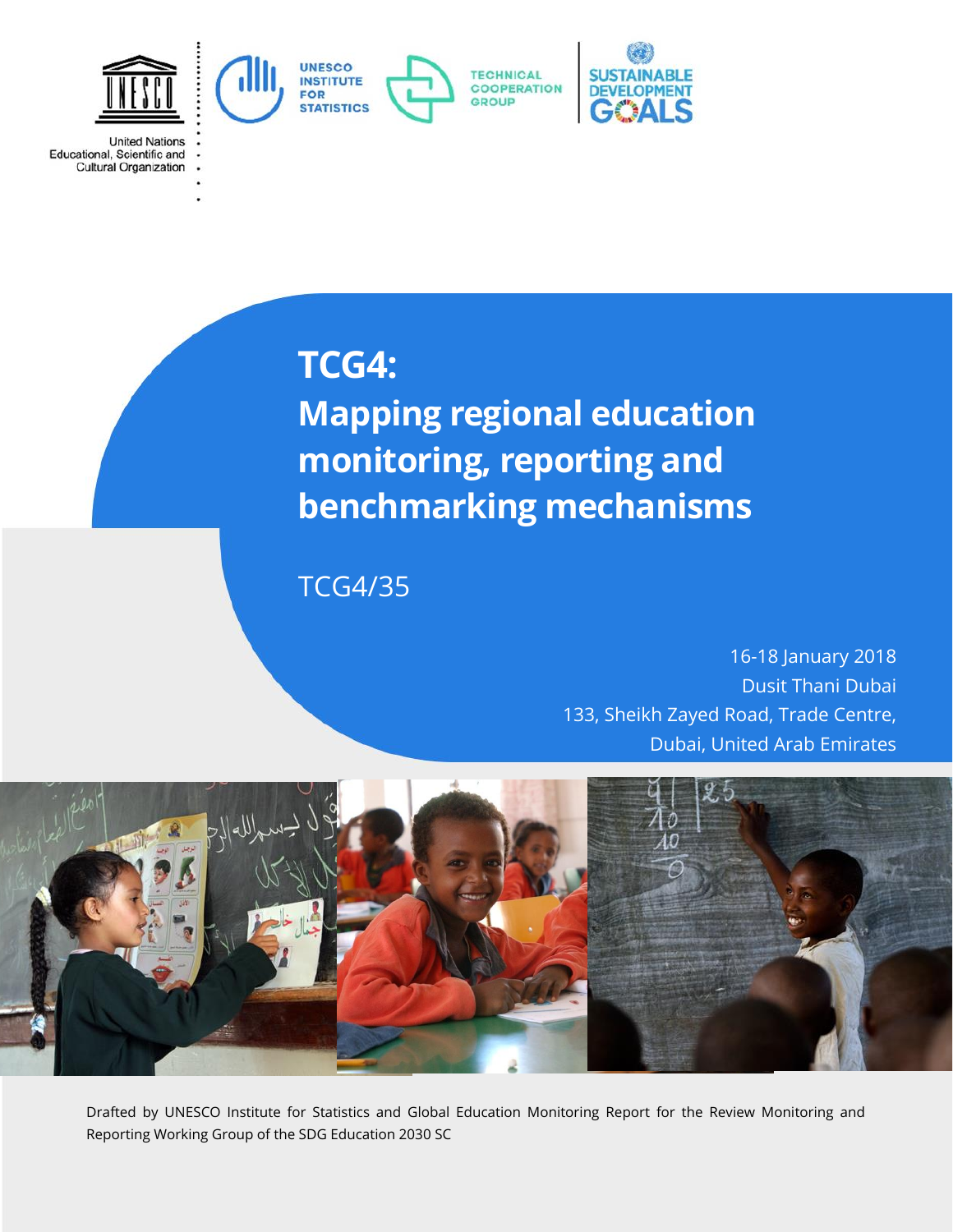

# **Background and objective**

A session at the June 2017 meeting of the SDG–Education 2030 Steering Committee examined the role of regional organizations as potential peer learning for countries to exchange information on their education policies and systems. The background paper to the session showed that almost all regions in the world have established entities that allow countries to share information on education and learn from each other (GEMR, 2017). But the background paper also concluded that strengthening policy dialogue and peer learning mechanisms at the regional level required, among other, the following:

- a regional education strategy, with clear priorities, targets, resources and monitoring frameworks;
- the alignment of regional education strategies with the global education strategy, represented by SDG 4 and the Education 2030 Framework for Action, with regional perspectives for how SDG 4 targets will be achieved; and
- the alignment of regional and global education targets and monitoring frameworks through a process to be facilitated by UNESCO regional offices and the UNESCO Institute for Statistics.

The background paper called for a mapping of regional and sub-regional strategies, targets and monitoring frameworks. Accordingly, the Steering Committee requested its Review, Monitoring and Reporting Working Group to produce such a mapping of education strategies and agendas, focusing on their:

- monitoring frameworks
- reporting mechanisms (against the strategy and/or the monitoring framework); and
- benchmarking and threshold setting processes

This note presents the main findings of this mapping exercise. As the number of organizations with explicit education monitoring frameworks is limited, the level of alignment of the regional education monitoring frameworks with the Education 2030 Agenda is not analysed here. Several of those regional education strategies have gone or are going through a process of alignment of that type, which is expected to have a positive impact on coordination between the regional and the global levels, as well as on the possibility that an increasing number of regional education strategies will develop their monitoring frameworks and reporting mechanisms.

# **Regional education strategies and their monitoring and reporting frameworks**

Education is a central theme throughout the 2030 Agenda, which includes SDG 4 on education, education-related targets within seven other SDGs, and education implications for all SDGs. In particular, SDG 4 is ambitious and aims to "ensure inclusive and equitable quality education and promote lifelong learning opportunities for all" by 2030. The goal consists of ten targets to guide countries along a transformative path to a sustainable education agenda (UIS, 2017).

However, the SDG agenda is not the only cross-national one to which countries are committed. Different regions and sub-regions have reached agreements on certain goals and targets even before the approval of the SDGs. The existence of these other cross-national commitments requires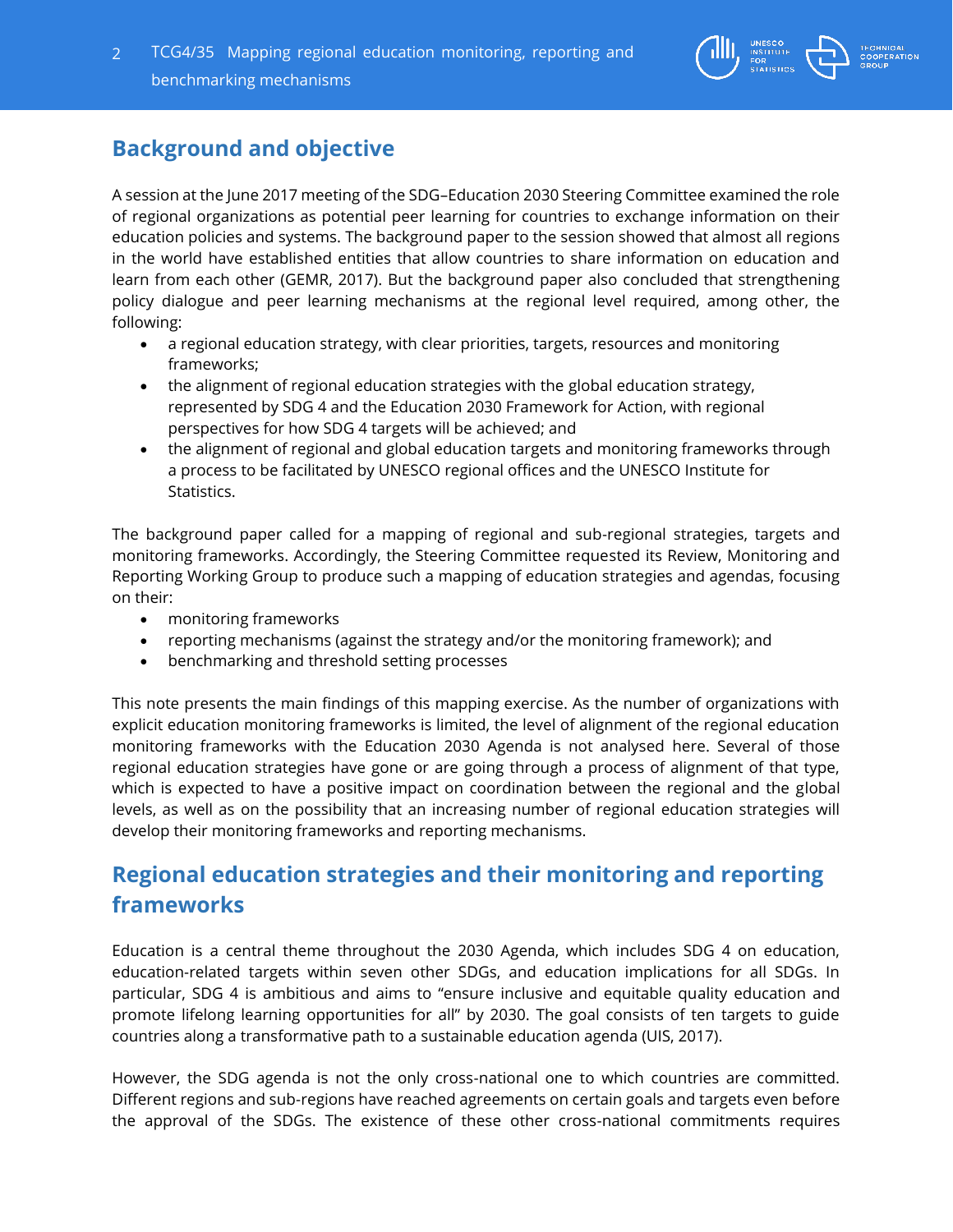

A crucial step is setting a monitoring mechanism to help with the identification of advances and difficulties in the implementation of these education strategies. Table 1 presents the summary results of an information collection process. Additional information with links to selected documents is available in the annex. The information is not complete and has not been fully validated, but the aim of this note is precisely to generate interest and update the data.

| Organization with education in<br><i>its</i> mandate                                    | Education agenda<br>/ strategy                             | Report on<br>Monitoring<br>framework<br>strategy / |                                 | Targets and<br>benchmarks  |
|-----------------------------------------------------------------------------------------|------------------------------------------------------------|----------------------------------------------------|---------------------------------|----------------------------|
|                                                                                         |                                                            |                                                    | monitoring<br>framework         | in monitoring<br>framework |
| <b>East Asia and the Pacific</b>                                                        |                                                            |                                                    |                                 |                            |
| Association of Southeast Asian<br>Nations (ASEAN)                                       | Work Plan on Education<br>2016-2020                        | $\left(\frac{1}{\cdots}\right)$                    | $\overline{(\ldots)}$           | No                         |
| Pacific Islands Forum (PIF)                                                             | Pacific Education<br>Development Framework                 | $\overline{(\ldots)}$                              | $\left(\frac{1}{\cdots}\right)$ | <b>No</b>                  |
| Southeast Asian Ministers of<br>Education<br>Organization<br>(SEAMEO)                   | Education Agenda 2035                                      | $\overline{(\ldots)}$                              | $\left(\frac{1}{\cdots}\right)$ | No                         |
| <b>SPS Pacific Community</b>                                                            | <b>Education Quality</b><br>Assessment Programme           | Yes                                                | Yes                             | No                         |
| <b>Europe and Northern America</b>                                                      |                                                            |                                                    |                                 |                            |
| Council of Europe (COE)                                                                 |                                                            | $\left(\frac{1}{\cdot}\right)$                     | $\left(\frac{1}{\cdots}\right)$ | No                         |
| European Union (EU)                                                                     | <b>Education and Training</b><br>2020 (ET 2020)            | Yes                                                | Yes                             |                            |
| Latin America and the Caribbean                                                         |                                                            |                                                    |                                 |                            |
| Caribbean<br>Community<br>(CARICOM)                                                     | Human Resource<br>Development 2030<br>Strategy             | Yet                                                | <b>No</b>                       | <b>No</b>                  |
| Central American Educational<br>and Cultural Corporation (CECC)                         | Central America<br><b>Education Programme</b><br>(PEC)     | Yes                                                | Yes                             | No                         |
| Organization<br>of<br>American<br>States (OAS)                                          | Inter-American Education<br>Agenda                         | In process of<br>development                       | No                              | <b>No</b>                  |
| of<br>Organization<br>Eastern<br>Caribbean States (OECS)                                | <b>OECS Education Sector</b><br>Strategy                   | Yes                                                | Yes                             | No                         |
| Organization of Ibero-American<br>States (OEI)                                          | Metas 2021                                                 | Yes                                                | Yes                             | Yes                        |
| <b>Northern Africa and Western Asia</b>                                                 |                                                            |                                                    |                                 |                            |
| Educational<br>Arab<br>League<br>Cultural<br>and<br>Scientific<br>Organization (ALECSO) |                                                            | $\overline{(\ldots)}$                              | $\left(\frac{1}{\cdots}\right)$ | No                         |
| <b>South and West Asia</b>                                                              |                                                            |                                                    |                                 |                            |
| South Asian Association for<br>Regional Cooperation (SAARC)                             | <b>SAARC Development</b><br>Goals. Taking SDGs<br>Forward. | In process of<br>development                       | <b>No</b>                       | <b>No</b>                  |
| <b>Sub-Saharan Africa</b>                                                               |                                                            |                                                    |                                 |                            |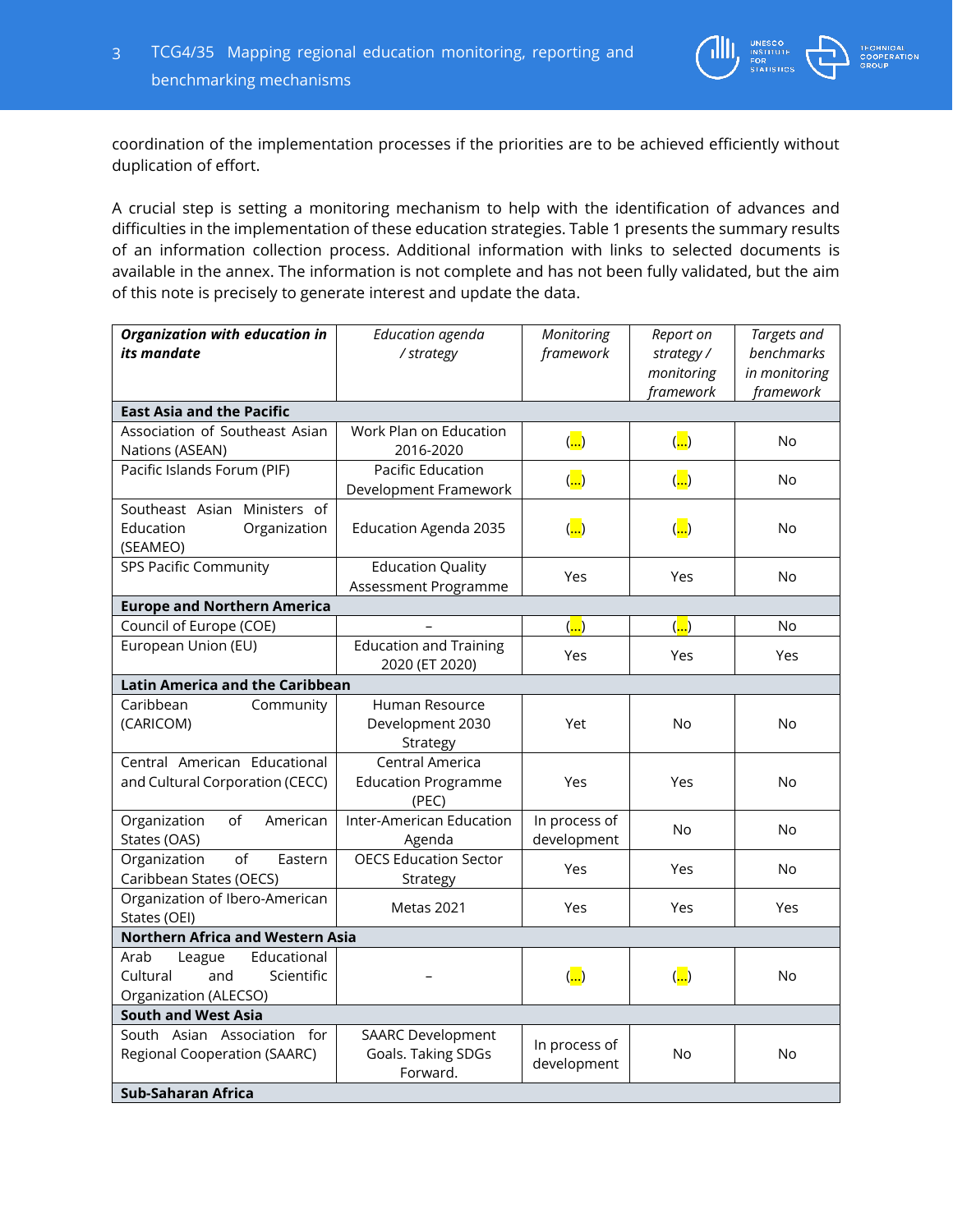| Organization with education in      | Education agenda             | Monitoring                      | Report on                                    | Targets and   |
|-------------------------------------|------------------------------|---------------------------------|----------------------------------------------|---------------|
| <i>its</i> mandate                  | / strategy                   | framework                       | strategy /                                   | benchmarks    |
|                                     |                              |                                 | monitoring                                   | in monitoring |
|                                     |                              |                                 | framework                                    | framework     |
| African Union (AU)                  | <b>Continental Education</b> |                                 |                                              |               |
|                                     | Strategy for Africa 2016-    | In process of                   | No                                           | <b>No</b>     |
|                                     | 2025                         | development                     |                                              |               |
|                                     |                              |                                 |                                              |               |
| Southern African Development        | Process of update of         |                                 |                                              |               |
| Community (SADC)                    | Protocol on Education        |                                 |                                              | <b>No</b>     |
|                                     | and Training / Regional      | $\left(\frac{1}{\cdot}\right)$  | $\left(\frac{\cdot}{\cdot\cdot\cdot}\right)$ |               |
|                                     | Implementation Plan          |                                 |                                              |               |
|                                     | 2007-15                      |                                 |                                              |               |
| <b>Cross-regional organizations</b> |                              |                                 |                                              |               |
| Commonwealth                        | Commonwealth                 |                                 |                                              |               |
|                                     | <b>Education Policy</b>      | In process of                   | Yes                                          | <b>No</b>     |
|                                     | Framework                    | development                     |                                              |               |
| Islamic Educational, Scientific     | Strategy for the             |                                 |                                              |               |
| Cultural<br>Organization<br>and     | Development of               |                                 |                                              |               |
| (ISESCO)                            | Education in the Islamic     | $\overline{(\ldots)}$           | $\left(\frac{1}{\cdots}\right)$              | No            |
|                                     | World                        |                                 |                                              |               |
|                                     |                              |                                 |                                              |               |
| Organisation International de la    |                              | $\left(\frac{1}{\cdots}\right)$ | $\left(\frac{1}{\cdot \cdot \cdot}\right)$   | <b>No</b>     |
| Francophonie (OIF)                  |                              |                                 |                                              |               |
| Organisation for Economic Co-       |                              |                                 |                                              |               |
| Development<br>operation and        |                              | $(\ldots)$                      | Yes                                          | Yes           |
| (OECD)                              |                              |                                 |                                              |               |

The main findings of this mapping exercise are the following:

 $\overline{a}$ 

- Several though not all regional organizations with an education mandate have education strategies or plans in place. Many are being influenced strongly by SDG 4 and aim to align with it.
- Many organizations have (or are in the process of developing) a monitoring framework although few report against the implementation of their education strategies using the monitoring framework. In some cases, such as the Commonwealth and the OECD, there is an education monitoring report but not linked to a time-bounded education strategy.
- Only one organization, the European Union, has defined benchmarks or minimum thresholds for the indicators in its regional education agenda. The OECD has also constructed a set of benchmarks for monitoring its Member States' progress towards SDG 4 targets but these are not linked to a specific regional agenda (Thapa, 2018).

In addition to regional education strategies, many regions also have processes in place to implement the Education 2030 Agenda regionally, which may result in region-specific monitoring frameworks. UNESCO coordinates these processes through the leadership of its Regional Bureaus for Education.<sup>1</sup>

<sup>1</sup> Arab States, Regional Arab SDG4/Education 2030 Support Group; Asia and the Pacific, Regional Network of National Coordinators for SDG4-Education 2030; Latin America and the Caribbean, the Technical Group for SDG 4 – E2030 Implementation Roadmap for Latin America and the Caribbean; West and Central Africa, Regional Coordination Group on SDG4-Education 2030 in West and Central Africa (RCG4-WCA)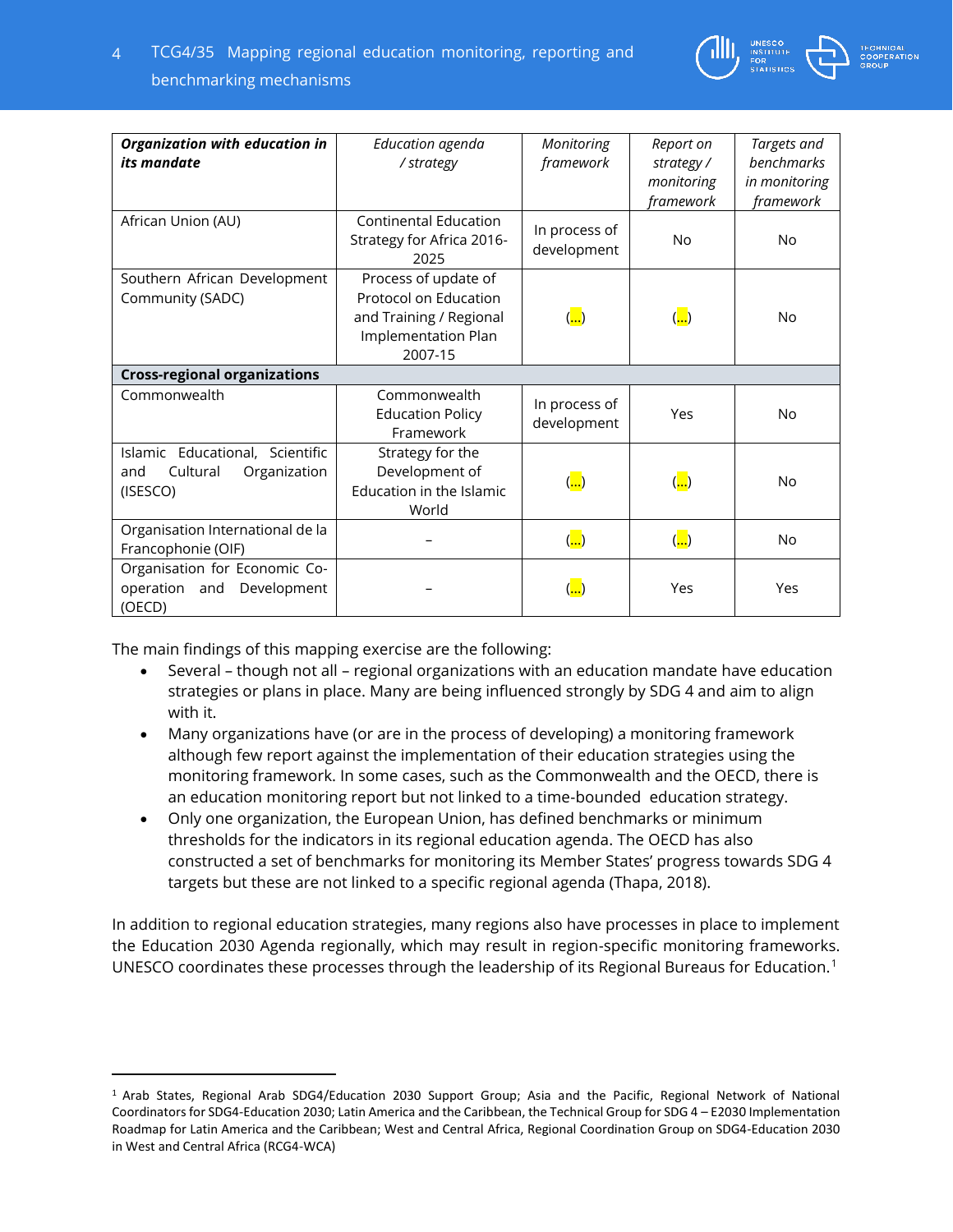

## **Recommendations**

On the basis of these findings, the following recommendations can be made:

- All regional organizations with an education mandate and an education strategy with clear goals would benefit from a monitoring frameworkand a regular report informing on progress in its implementation.
- For those organizations seeking to build an education monitoring framework, the SDG 4 Thematic Indicator Framework provides important guidance for building a regional set of indicators. Regional discussions will be facilitated by indicator definitions agreed at global level through the Technical Cooperation Group on the Indicators for SDG 4 – Education 2030. The UIS can help to facilitate those processes based on its experience at national, regional and global levels.
- The possibilities of cooperation between organizations at the global and regional level for data collection to serve the monitoring frameworks needs to be explored. This should be approached on a case by case basis considering the existence already of several mechanisms of cooperation for data production and exchange (e.g. UNESCO/OECD/Eurostat education statistics framework).
- Coordination between the global and regional monitoring mechanisms for the Education 2030 agenda is important. SDG 4-specific mechanisms being developed in the regions, led by UNESCO, are very important and should rely on the SDG 4 Thematic Indicator Framework as much as possible before the necessary modifications and adaptations required to address regional contexts.
- Custodian agencies of SDG 4 indicators should be more present in the governance structures of regional monitoring mechanisms to help increase coordination between regional and global levels.
- Some regional organizations need support to strengthen their capacity to report against the implementation of their education strategy and its monitoring framework. The experience of the Global Education Monitoring Report can provide useful guidance for how these organizations can report on their education progress.
- The experience of setting benchmarks and thresholds in the monitoring frameworks is limited to a few cases only, a situation that surely reflects the complexities of those processes involving both political and technical considerations. Although in principle the establishment of benchmarks can help policy makers to determine priorities for monitoring, more in depth analysis of these experiences are needed to determine if these mechanisms are making a difference when comparing with cases that have not set explicit benchmarks or targets.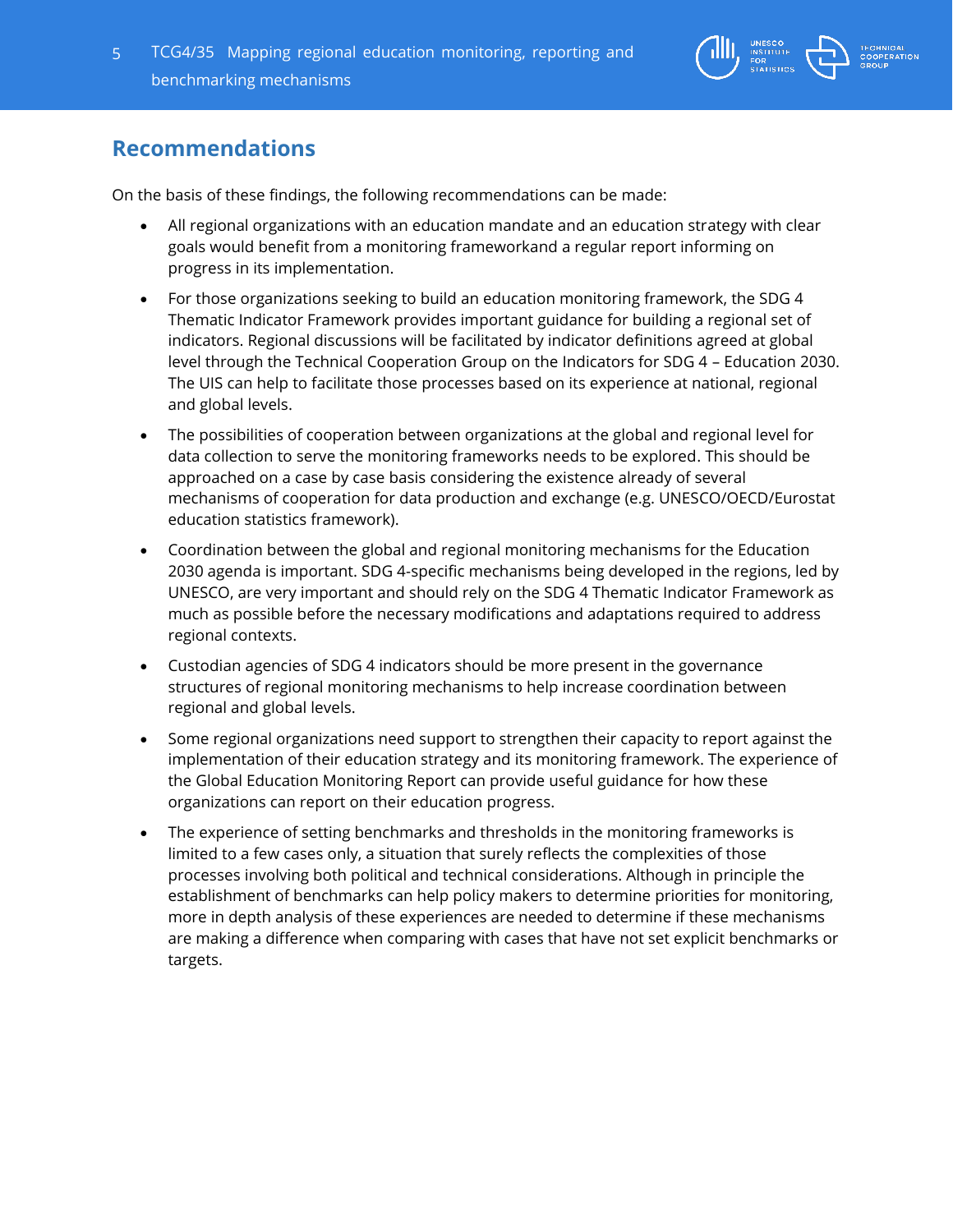

# **References**

- 1. GEMR (2017) Strengthening Peer Learning of Education Policies for SDG 4: The Role of Regional Organizations. [https://en.unesco.org/gem-report/sites/gem](https://en.unesco.org/gem-report/sites/gem-report/files/SDG4Paper_References.pdf)[report/files/SDG4Paper\\_References.pdf](https://en.unesco.org/gem-report/sites/gem-report/files/SDG4Paper_References.pdf)
- 2. Steering Committee (2017) Meeting Report, 3rd Meeting of the SDG-Education 2030 Steering Committee, 29 – 30 June 2017, New York <http://unesdoc.unesco.org/images/0025/002529/252973E.pdf>
- 3. Thapa, A. (2018) SDG 4 Benchmarking. Reviews and Recommendations. Paper prepared for UIS for the 4th meeting of the TCG, held in Dubai, 17-18 January 2018
- 4. UIS (2017) SDG 4 Data Digest 2017. The Quality Factor: Strengthening National Data to Monitor Sustainable Development Goal 4. [http://uis.unesco.org/sites/default/files/documents/quality-factor-strengthening-national](http://uis.unesco.org/sites/default/files/documents/quality-factor-strengthening-national-data-2017-en.pdf)[data-2017-en.pdf](http://uis.unesco.org/sites/default/files/documents/quality-factor-strengthening-national-data-2017-en.pdf)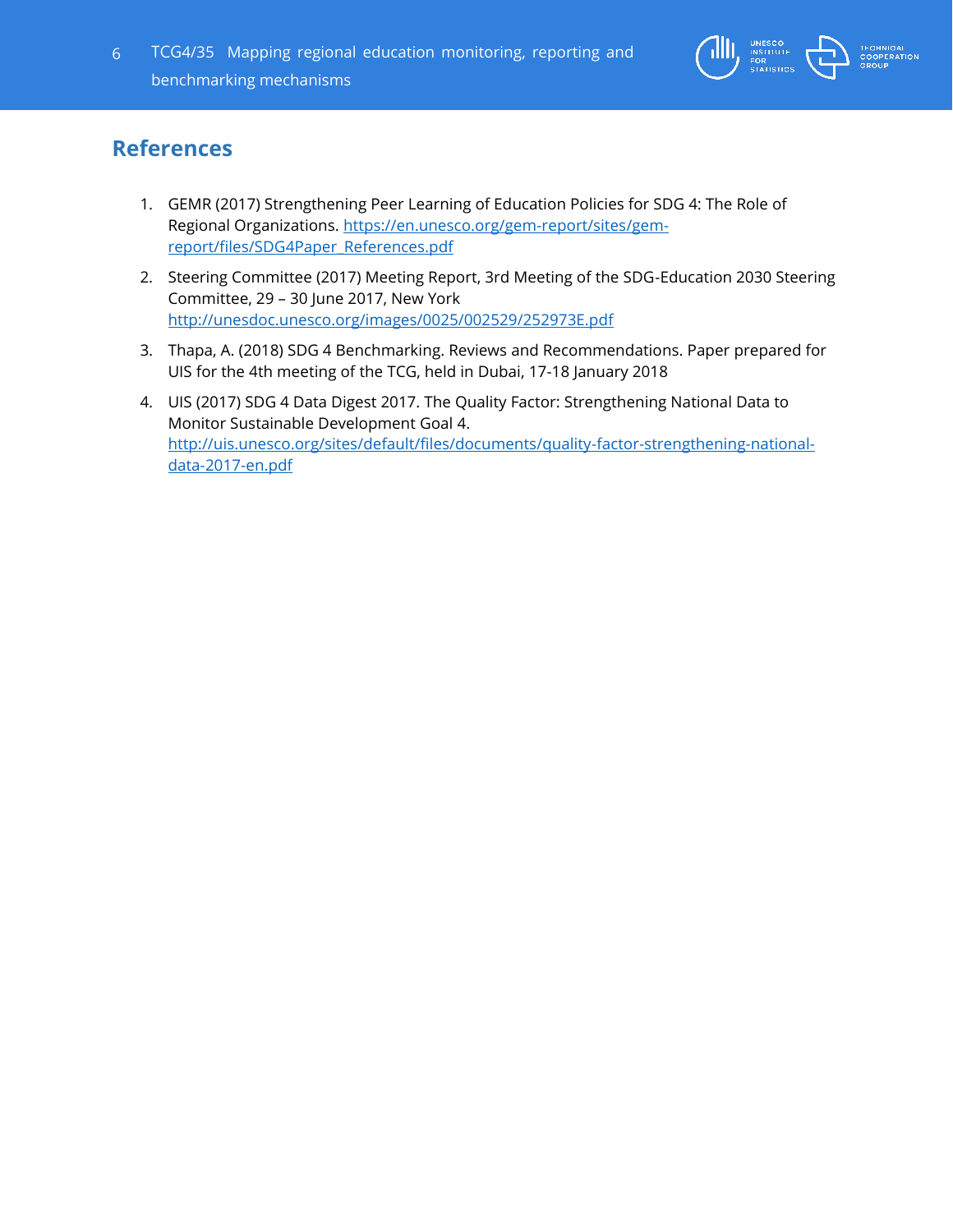### **Annex**

#### **African Union (AU)**

|                       | <b>Education</b> as part of its<br>agenda? | If so: | An education strategy /<br>plan / policy? | An education<br>monitoring<br>framework? |
|-----------------------|--------------------------------------------|--------|-------------------------------------------|------------------------------------------|
| Does the organization | Yes                                        |        | Yes                                       | On going                                 |
| have:                 | http://www.un.org/en/africa/               |        | https://au.int/sites/default/fil          | development                              |
|                       | osaa/pdf/au/agenda2063.pdf                 |        | es/documents/29958-doc-                   |                                          |
|                       |                                            |        | cesa - english-v9.pdf                     |                                          |
| Name of last document | Agenda 2063                                |        | <b>Continental Education</b>              | <b>CESA Indicator</b>                    |
|                       |                                            |        | Strategy for Africa (CESA)                | Framework                                |
|                       |                                            |        | 2016-2025                                 |                                          |
| Date of last document | April 2015                                 |        | September 2015                            | June 2017                                |
| Reference period      | 2013-2063                                  |        | 2016-2025                                 | 2016-2025                                |
|                       | (In reference to the AU 50 <sup>th</sup>   |        |                                           |                                          |
|                       | anniversary)                               |        |                                           |                                          |
| Responsible body      | African Union Commission                   |        | African Union Commission                  | African Union                            |
|                       |                                            |        |                                           | Commission                               |

| f so: | An education strategy /                                                                     | An education                        | A report on its                    | Specific targets             |
|-------|---------------------------------------------------------------------------------------------|-------------------------------------|------------------------------------|------------------------------|
|       | plan / policy?                                                                              | monitoring<br>framework?            | plan /<br>monitoring<br>framework? | and<br>benchmarks in         |
|       |                                                                                             |                                     |                                    | its monitoring<br>framework? |
|       | Yes<br>https://au.int/sites/default/fil<br>es/documents/29958-doc-<br>cesa - english-v9.pdf | On going<br>development             | No                                 | No                           |
|       | Continental Education<br>Strategy for Africa (CESA)<br>2016-2025                            | <b>CESA Indicators</b><br>Framework |                                    |                              |
|       | September 2015                                                                              | June 2017                           |                                    |                              |
|       | 2016-2025                                                                                   | 2016-2025                           |                                    |                              |
|       | African Union Commission                                                                    | African Union<br>Commission         |                                    |                              |

### **CARICOM**

|                                | <b>Education</b> as part of its<br>agenda? | If so: | An education stra<br>plan / policy?                   |
|--------------------------------|--------------------------------------------|--------|-------------------------------------------------------|
| Does the organization<br>have: | Yes<br>http://caricom.org/                 |        | Yes                                                   |
| Name of last document          | Treaty of Chaguaramas                      |        | Human Resource<br>Development 203<br>(16 key outputs) |

| An education strategy /<br>plan / policy? | An education<br>monitoring<br>framework? | A report on its<br>plan /<br>monitoring | Specific targets<br>and benchmarks<br>in its monitoring |
|-------------------------------------------|------------------------------------------|-----------------------------------------|---------------------------------------------------------|
|                                           |                                          | framework?                              | framework?                                              |
| Yes:                                      | Yes                                      | <b>No</b>                               | No                                                      |
|                                           |                                          |                                         |                                                         |
| Human Resource                            | The Logic Model                          |                                         |                                                         |
| Development 2030 Strategy                 | and Key                                  |                                         |                                                         |
| (16 key outputs)                          | Performance                              |                                         |                                                         |
|                                           | Indicators are                           |                                         |                                                         |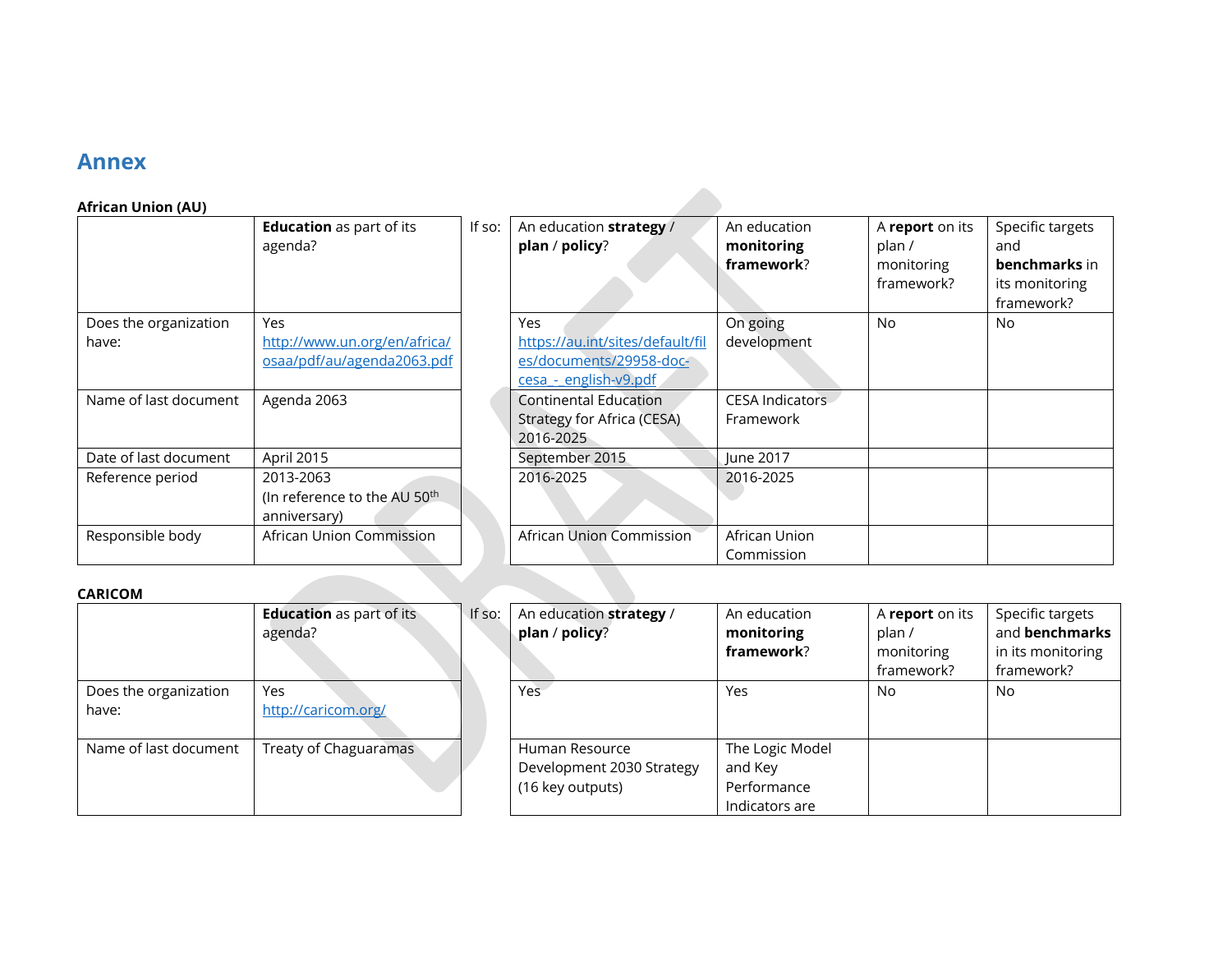

|                       |                        |                       | -included ir |
|-----------------------|------------------------|-----------------------|--------------|
|                       |                        |                       | 2030 Strat   |
| Date of last document | 1973                   | 2017                  | 2017         |
| Reference period      | (…)                    | 2017-2030             | 2017-2030    |
| Responsible body      | Conference of Heads of | Council for Human and | Council for  |
|                       | Government             | Social Development    | and Social   |
|                       |                        | (COHSOD)              | Developm     |
|                       |                        |                       | (COHSOD)     |

|                       | included in the HRD |  |
|-----------------------|---------------------|--|
|                       | 2030 Strategy       |  |
| 2017                  | 2017                |  |
| 2017-2030             | 2017-2030           |  |
|                       |                     |  |
| Council for Human and | Council for Human   |  |
| Social Development    | and Social          |  |
| (COHSOD)              | Development         |  |

### **Central American Educational and Cultural Corporation (CECC)**

|                                | <b>Education</b> as part of its<br>agenda?                                                           | If so: | An education strategy /<br>plan / policy?                      | An education<br>monitoring<br>framework?                                                                            | A report on its<br>plan /<br>monitoring<br>framework?                                                | Specific targets<br>and benchmarks<br>in its monitoring<br>framework? |
|--------------------------------|------------------------------------------------------------------------------------------------------|--------|----------------------------------------------------------------|---------------------------------------------------------------------------------------------------------------------|------------------------------------------------------------------------------------------------------|-----------------------------------------------------------------------|
| Does the organization<br>have: | <b>Yes</b><br>http://www.sica.int/cecc/                                                              |        | Yes, recently updated.                                         | Yes, under revision<br>to align with the<br>new PEC<br>http://www.sica.int/<br>cecc/indicadores ed<br>ucativos.aspx | Yes<br>http://186.177.<br>68.181/DOC/Co<br>mpletarlaescue<br>la.pdf                                  | <b>No</b>                                                             |
| Name of last document          | Convenio Constitutivo de la<br>Coordinación Educativa y<br><b>Cultural Centroamericana</b><br>(CECC) |        | Central-America Education<br>Program (PEC) 2030<br>(6 targets) | Regional System of<br>Educational<br>Indicators (SRIE) (22<br>indicators)                                           | Informe<br>regional<br>"Completar la<br>escuela en<br>Centroamérica<br>– los desafíos<br>pendientes" |                                                                       |
| Date of last document          | 1982                                                                                                 |        | 2016                                                           | 2009                                                                                                                | 2010                                                                                                 |                                                                       |
| Reference period               | ()                                                                                                   |        | 2013-2030                                                      | Currently data<br>available for 1995-<br>2015                                                                       | Two reports<br>have been<br>published:<br>2007 and 2010                                              |                                                                       |
| Responsible body               | Heads of State meeting /<br>Council of Ministers of<br>Education                                     |        | Council of Ministers of<br>Education                           | <b>CECC Secretariat</b>                                                                                             | <b>CECC</b><br>Secretariat                                                                           |                                                                       |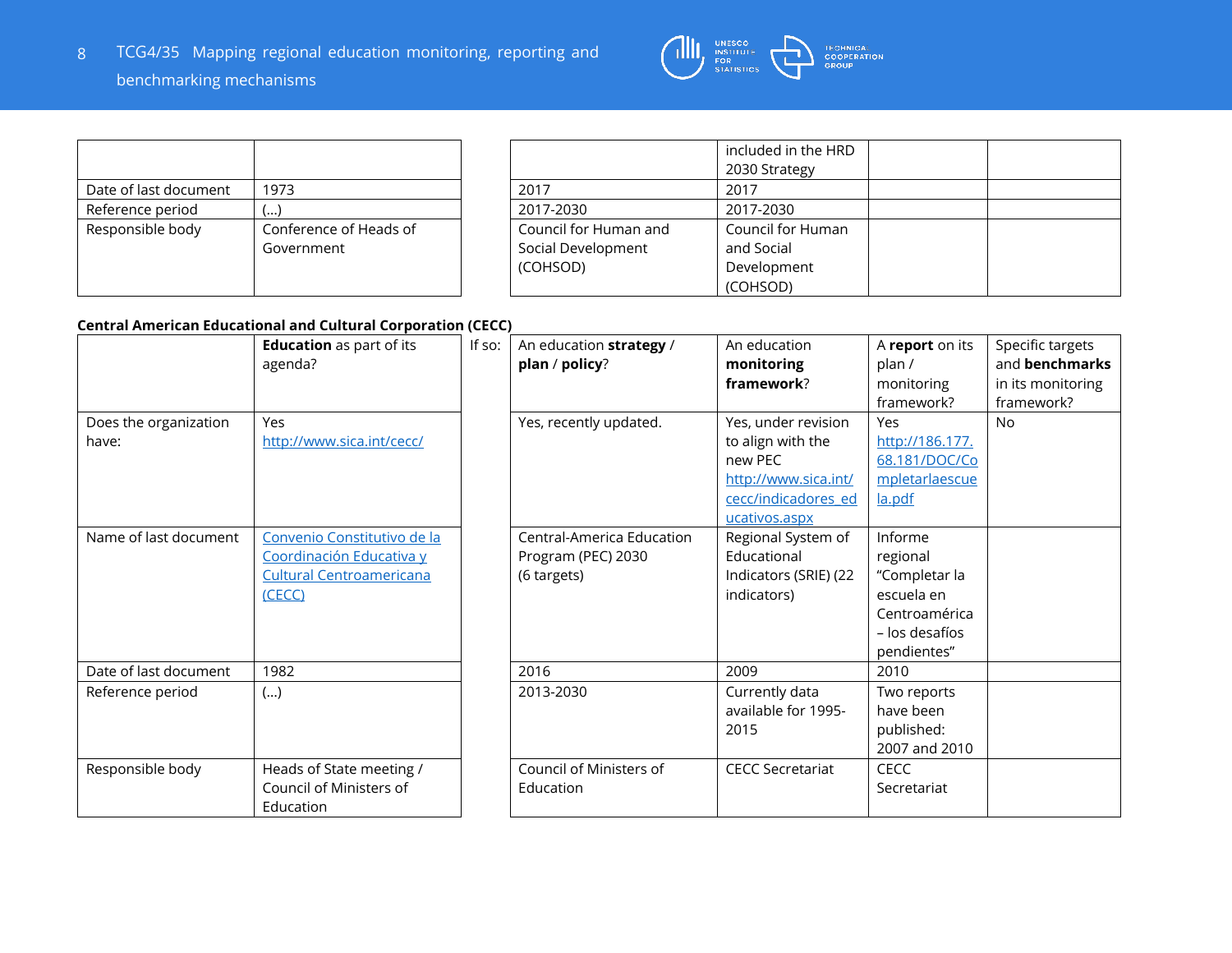

### **Organization of Eastern Caribbean States (OECS)**

|                                | <b>Education</b> as part of its<br>agenda?         | If so: | An education strategy<br>plan / policy?               |
|--------------------------------|----------------------------------------------------|--------|-------------------------------------------------------|
| Does the organization<br>have: | Yes<br>http://www.oecs.org/                        |        | Yes<br>http://www.oecs.org/ed                         |
|                                |                                                    |        | resources?task=docum<br>ewdoc&id=520                  |
| Name of last document          | Treaty of Basseterre                               |        | <b>OECS Education Sector</b><br>Strategy<br>(7 goals) |
| Date of last document          | 1981                                               |        | 2012                                                  |
| Reference period               | ()                                                 |        | 2012-2021                                             |
| Responsible body               | Heads of Government of the<br><b>Member States</b> |        | <b>OECS Council of Ministe</b>                        |

|                                | <b>Education</b> as part of its<br>agenda?  | If so: | An education strategy /<br>plan / policy?                                             | An education<br>monitoring<br>framework?                                                      | A report on its<br>plan /<br>monitoring<br>framework? | Specific targets<br>and benchmarks<br>in its monitoring<br>framework? |
|--------------------------------|---------------------------------------------|--------|---------------------------------------------------------------------------------------|-----------------------------------------------------------------------------------------------|-------------------------------------------------------|-----------------------------------------------------------------------|
| Does the organization<br>have: | <b>Yes</b><br>http://www.oecs.org/          |        | <b>Yes</b><br>http://www.oecs.org/edmu-<br>resources?task=document.vi<br>ewdoc&id=520 | <b>Yes</b><br>http://www.oecs.org<br>/edmu-<br>resources?task=doc<br>ument.viewdoc&id=<br>520 | Yes                                                   | <b>No</b>                                                             |
| Name of last document          | Treaty of Basseterre                        |        | <b>OECS Education Sector</b><br>Strategy<br>(7 goals)                                 | The OECS Education<br>Sector Strategy<br><i>includes</i><br>Key Performance<br>Indicators     | Education<br>Statistical<br>Digest 2016               | ()                                                                    |
| Date of last document          | 1981                                        |        | 2012                                                                                  | 2012                                                                                          | 2017                                                  | ()                                                                    |
| Reference period               | ()                                          |        | 2012-2021                                                                             | 2012-2021                                                                                     | 2014-2015                                             | ()                                                                    |
| Responsible body               | Heads of Government of the<br>Member States |        | <b>OECS Council of Ministers</b>                                                      | OECS Council of<br><b>Ministers</b>                                                           | <b>OECS</b><br>Commission                             | ()                                                                    |

#### **Organisation of Ibero-American States**

|                                | <b>Education</b> as part of its<br>agenda?          | If $so:$ | An educatio<br>plan / polic   |
|--------------------------------|-----------------------------------------------------|----------|-------------------------------|
| Does the organization<br>have: | Yes<br>http://www.oei.es/acercade/<br>estatutos-oei |          | Yes<br>http://www.<br>tas2021 |
| Name of last document          | (Statute)                                           |          | Metas 2021<br>(11 targets)    |
| Date of last document          | (1987)                                              |          | 2010                          |

|                       | <b>Education</b> as part of its | If so: | An education strategy /    | An education         | A report on its | Specific targets   |
|-----------------------|---------------------------------|--------|----------------------------|----------------------|-----------------|--------------------|
|                       | agenda?                         |        | plan / policy?             | monitoring           | plan/           | and benchmarks     |
|                       |                                 |        |                            | framework?           | monitoring      | in its monitoring  |
|                       |                                 |        |                            |                      | framework?      | framework?         |
| Does the organization | Yes                             |        | Yes                        | Yes                  | Yes             | Yes                |
| have:                 |                                 |        |                            |                      | http://www.oei. | http://www.oei.es  |
|                       | http://www.oei.es/acercade/     |        | http://www.oei.es/iesme/me | http://www.oei.es/ie | es/iesme/infor  | /iesme/metas202    |
|                       | estatutos-oei                   |        | tas2021                    | sme/metas2021        | mes-miradas     |                    |
| Name of last document |                                 |        | Metas 2021                 | Metas 2021,          |                 | Metas 2021. Each   |
|                       | (Statute)                       |        |                            | Chapter 11           | Miradas         | target has its own |
|                       |                                 |        | (11 targets)               | (39 indicators)      |                 | benchmarks         |
| Date of last document | (1987)                          |        | 2010                       | 2010                 | 2017            | 2010               |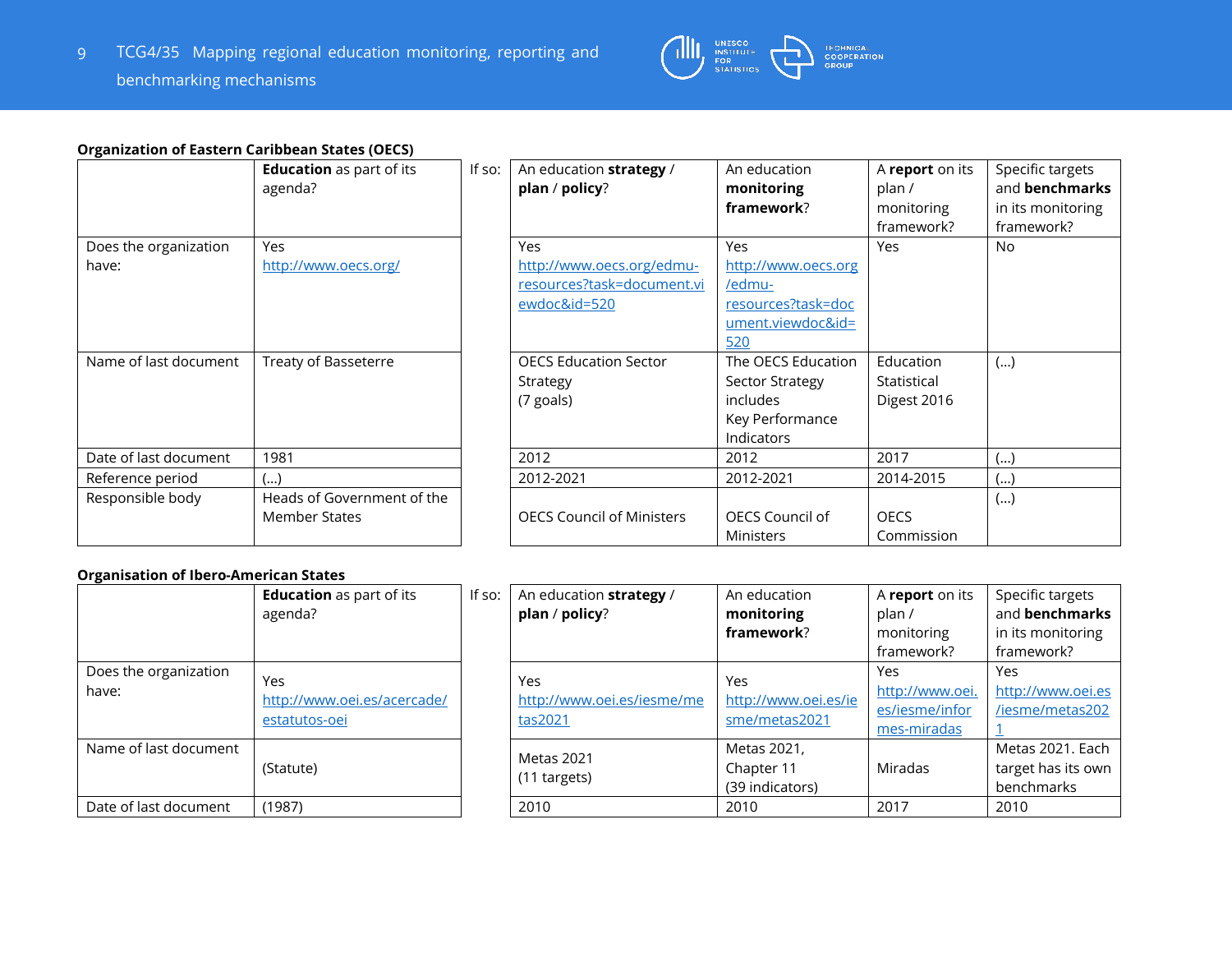

| Reference period | 1987---                                  |
|------------------|------------------------------------------|
| Responsible body | Summit of Heads of State /<br>Government |

| Reference period | 1987---                                  | 2010-2021                               | 2010-2021                         | Annual, since<br>2011      | 2010-2021                  |
|------------------|------------------------------------------|-----------------------------------------|-----------------------------------|----------------------------|----------------------------|
| Responsible body | Summit of Heads of State /<br>Government | Conference of Ministers of<br>Education | OEI Secretariat /<br><b>IESME</b> | OEI Secretariat<br>' IESME | OEI Secretariat /<br>IESME |

#### **Pacific Islands Forum Secretariat**

|                                | <b>Education</b> as part of its<br>agenda? | If so: | An education strate<br>plan / policy?      |
|--------------------------------|--------------------------------------------|--------|--------------------------------------------|
| Does the organization<br>have: | Yes                                        |        | Yes                                        |
| Name of last document          | Pacific SDG Taskforce                      |        | Pacific Roadmap for<br>Sustainable Develop |
| Date of last document          | 2016                                       |        | 2017                                       |
| Reference period               | 2016-2030                                  |        | 2016-2030                                  |
| Responsible body               | Pacific Islands Forum<br>Secretariat       |        | Pacific Island Forum                       |

| utiit iyiuliuy i VI ulli ytti ttullut |                                 |        |                              |                    |                 |                   |
|---------------------------------------|---------------------------------|--------|------------------------------|--------------------|-----------------|-------------------|
|                                       | <b>Education</b> as part of its | If so: | An education strategy /      | An education       | A report on its | Specific targets  |
|                                       | agenda?                         |        | plan / policy?               | monitoring         | plan /          | and benchmarks    |
|                                       |                                 |        |                              | framework?         | monitoring      | in its monitoring |
|                                       |                                 |        |                              |                    | framework?      | framework?        |
| Does the organization<br>have:        | Yes                             |        | Yes                          | Yes                | Yes             | No                |
| Name of last document                 | Pacific SDG Taskforce           |        | Pacific Roadmap for          | Pacific Regional   | Pacific SDG     |                   |
|                                       |                                 |        | Sustainable Development      | Headline Indicator | Monitoring      |                   |
|                                       |                                 |        |                              | Framework          | Report          |                   |
| Date of last document                 | 2016                            |        | 2017                         | 2017               | 2018            |                   |
| Reference period                      | 2016-2030                       |        | 2016-2030                    | 2016-2030          | 2016-2017       |                   |
| Responsible body                      | Pacific Islands Forum           |        | Pacific Island Forum Leaders | Pacific SDG        | Pacific SDG     |                   |
|                                       | Secretariat                     |        |                              | Taskforce          | Taskforce       |                   |

#### **South Asian Association for Regional Cooperation (SAARC)**

|                       | <b>Education</b> as part of its<br>agenda? | If so: | An education st<br>plan / policy? |
|-----------------------|--------------------------------------------|--------|-----------------------------------|
| Does the organization | Yes                                        |        | Yes                               |
| have:                 | http://saarc-                              |        |                                   |
|                       | sec.org/download/publicatio                |        |                                   |
|                       | ns/TAKING SDGs FORWARD                     |        |                                   |
|                       | (saarc-                                    |        |                                   |
|                       | sec 20100616032736.pdf                     |        |                                   |
| Name of last document | <b>SAARC Development Goals</b>             |        | Covering all 10 t                 |
|                       | (SDGs): taking SDGs forward                |        | 2030                              |
|                       |                                            |        |                                   |
| Date of last document | 2010                                       |        |                                   |

| If so: | An education strategy /<br>plan / policy? | An education<br>monitoring<br>framework?                                     | A report on its<br>plan /<br>monitoring<br>framework? | Specific targets<br>and benchmarks<br>in its monitoring<br>framework? |
|--------|-------------------------------------------|------------------------------------------------------------------------------|-------------------------------------------------------|-----------------------------------------------------------------------|
|        | Yes                                       | Yes                                                                          | Yes                                                   | No.                                                                   |
|        | Covering all 10 targets for<br>2030       | Agreed to develop it<br>and has to be<br>endorsed by<br>ministerial meeting. | Not yet<br>produced                                   |                                                                       |